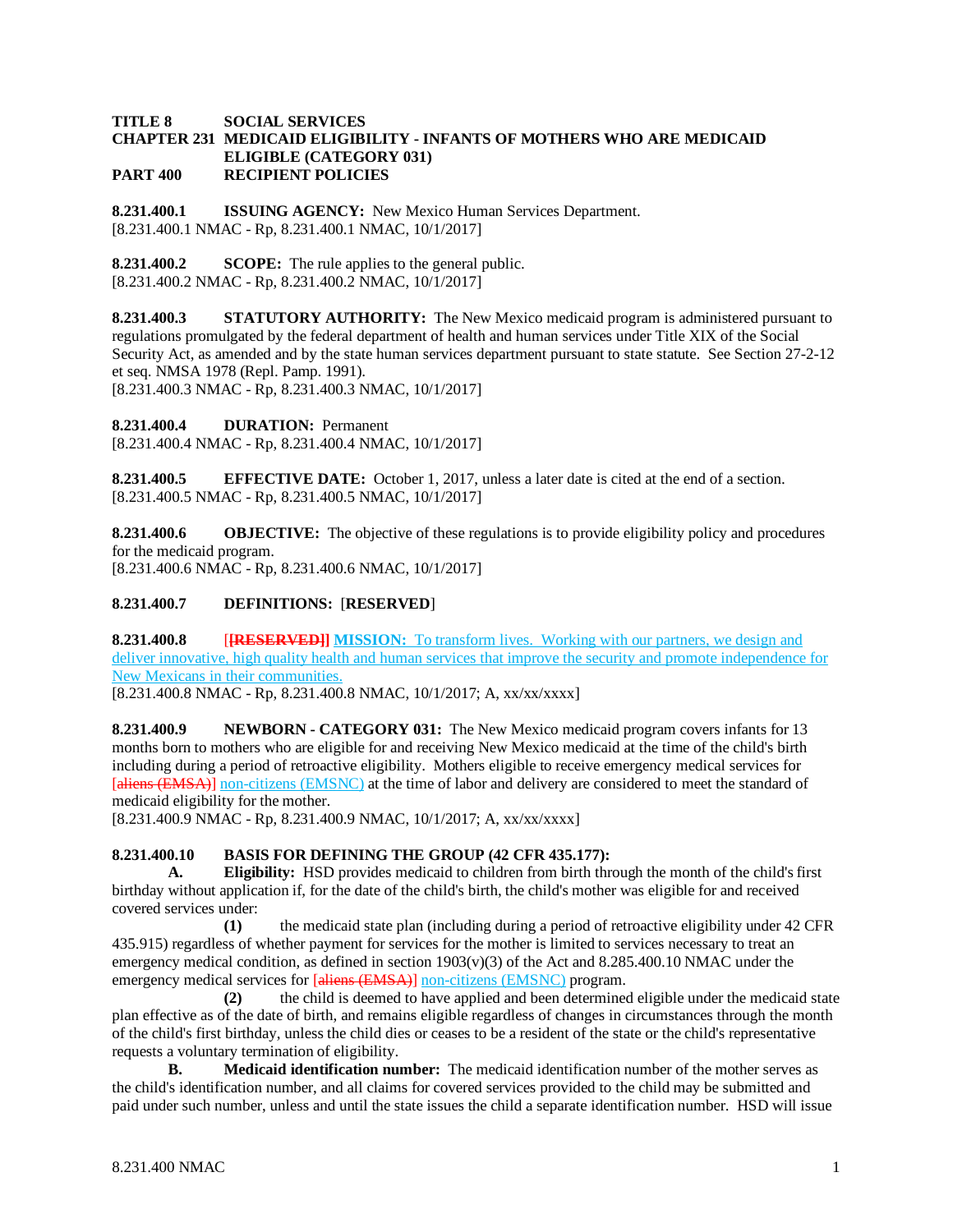a separate medicaid identification number for the child prior to the effective date of any termination of the mother's eligibility or prior to the date of the child's first birthday, whichever is sooner, except that HSD will issue a separate medicaid identification number in the case of a child born to a mother:

**(1)** whose coverage is limited to services necessary for the treatment of an emergency medical condition, consistent with 42 CFR 435.139 or 435.350 and 8.285.400.10 NMAC under the [EMSA] EMSNC program; or

**(2)** who received medicaid in another state on the date of birth. [8.231.400.10 NMAC - Rp, 8.231.400.10 NMAC, 10/1/2017; A, xx/xx/xxxx]

# **8.231.400.11 GENERAL RECIPIENT REQUIREMENTS: [RESERVED]**

[8.231.400.11 NMAC - Rp, 8.231.400.11 NMAC, 10/1/2017]

**8.231.400.12 USE OF SOCIAL SECURITY NUMBER:** The infant is not required to have a social security number as a condition of eligibility.

[8.231.400.12 NMAC - Rp, 8.231.400.12 NMAC, 10/1/2017]

**8.231.400.13 CITIZENSHIP:** An eligible newborn is considered to have met the citizenship and identity requirements.

[8.231.400.13 NMAC - Rp, 8.231.400.13 NMAC, 10/1/2017]

**8.231.400.14 RESIDENCE:** To be eligible for medicaid, an applicant/recipient must be physically present in New Mexico on the date of application or final determination of eligibility and must have demonstrated intent to remain in the state. A temporary absence from the state does not prevent eligibility. A temporary absence exists if the applicant/recipient leaves the state for a specific purpose with a time-limited goal, and intends to return to New Mexico when the purpose is accomplished.

[8.231.400.14 NMAC - Rp, 8.231.400.14 NMAC, 10/1/2017]

### **8.231.400.15 SPECIAL RECIPIENT RESPONSIBILITIES: [RESERVED]**

[8.231.400.15 NMAC - Rp, 8.231.400.15 NMAC, 10/1/2017]

**8.231.400.16 AGE:** An applicant/recipient newborn is eligible for medicaid under this category from birth through the month of the child's first birthday. [8.231.400.16 NMAC - Rp, 8.231.400.16 NMAC, 10/1/2017]

**8.231.400.17 RECIPIENT RIGHTS AND RESPONSIBILITIES:** An applicant/recipient is responsible for establishing his/her eligibility for medicaid. As part of this responsibility, the applicant/recipient must provide required information and documents or take the actions necessary to establish eligibility. Failure to do so must result in a decision that eligibility does not exist. An applicant/recipient must also grant the human services department (HSD) permission to contact other persons, agencies or sources of information which are necessary to establish eligibility.

[8.231.400.17 NMAC - Rp, 8.231.400.17 NMAC, 10/1/2017]

**8.231.400.18 ASSIGNMENT OF SUPPORT:** Assignment of child support rights is not required for applicants/recipients eligible for category 031. [8.231.400.18 NMAC - Rp, 8.231.400.18 NMAC, 10/1/2017]

### **HISTORY OF 8.231.400 NMAC:**

Pre-NMAC History: The material in this part was derived from that previously filed with the State Records Center. ISD 290.1000, Medical Assistance for Woman and Children, filed 11/13/1984.

ISD FA 830, Medical Assistance for Woman and Children and AFDC Related Groups, filed 2/10/1988. MAD Rule 830, Medical Assistance for Women and Children and AFDC - Related Groups, filed 8/11/1988. MAD Rule 830, Medical Assistance for Women and Children and AFDC - Related Groups; filed 9/8/1988. MAD Rule 830, Medical Assistance for Women and Children and AFDC - Related Groups; filed 9/30/1988. MAD Rule 830, Medical Assistance for Women and Children and AFDC - Related Groups; filed 12/1/1988. MAD Rule 830, Medical Assistance for Women and Children and AFDC - Related Groups; filed 3/31/1989. MAD Rule 830, Medical Assistance for Women and Children and AFDC - Related Groups; filed 6/8/1989.